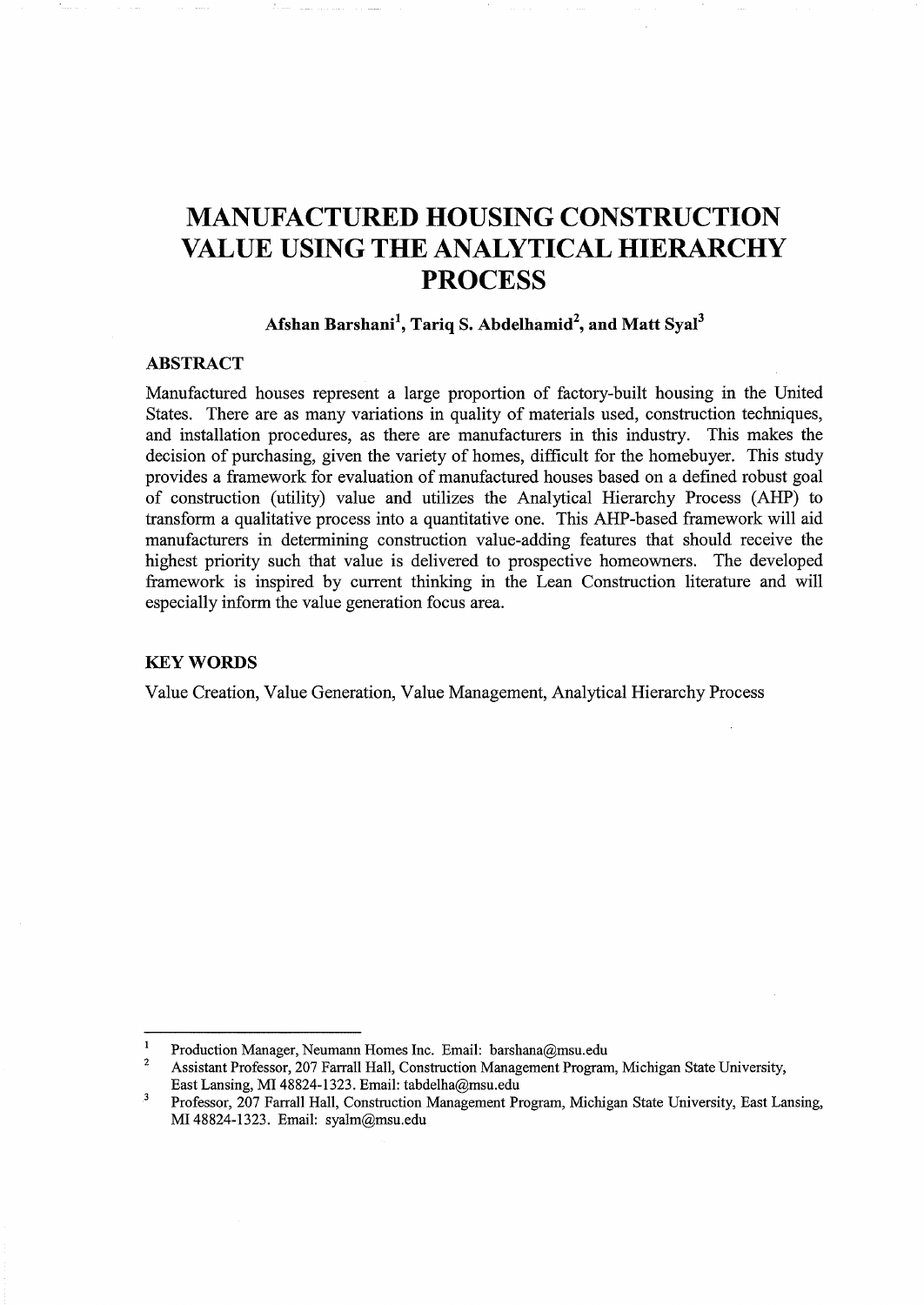## **INTRODUCTION**

Manufactured houses represent a large proportion (about 18%) of the housing industry in the United States. Prior to 1974, manufactured houses were known as mobile homes and were provided with an intention for temporary and recreational housing. In 1974, the National Mobile Home construction and Safety Act, also known as the HUD code, was passed by Congress marking the birth of the manufactured housing industry.

A manufactured house is defined as a structure, transportable in one or more sections, which in the traveling mode, is eight body feet or more in width or forty body feet or more in length, or, when erected on site, is three hundred twenty or more square feet, and which is built on a permanent chassis and designed to be used as a dwelling with or without a permanent foundation when connected to the required utilities, and includes the plumbing, heating, air-conditioning, and electrical systems contained therein.

There are as many variations in quality of materials used, construction techniques, and installation procedures, as there are manufacturers in the manufactured housing industry (Barshan et al 2003). This makes the decision of purchasing, given the variety of homes, difficult for the homebuyer. Within a specific price range, most homebuyers decide the purchase of a house based on its appearance or the reputation of the manufacturer, rather than on technical aspects, which later causes buyer's remorse. With a high competition level in the home building market, the manufacturer's challenge is to provide a durable and reliable house without affecting the unit cost of production. The challenge lies in identifying the value-adding features of a house and investing the time and effort to deliver them in lieu of features that add less value to the house.

Notwithstanding the many facets to the value of a house, or that of value in general (such as market value, utility value, historical value, perceived value, etc), this study focuses on the construction or utility value of a manufactured house which is defined as the proportion of the overall product value of the house that is obtained from the construction materials; the processes involved in putting them in place and the post construction assurances against structural or functional damages caused by materials and/or poor craftsmanship, excluding normal wear and tear (Barshan 2003). Because a house is made up of different subsystems such as, structural, mechanical, electrical and so on, each sub-system contributes differently to the construction value of the house. In addition, each sub-system is itself further affected by the choice of items that are combined to produce it.

To guide manufacturers in determining construction value-adding features that should receive the highest priority such that value is delivered to prospective homeowners, this study provides a framework for evaluation of manufactured houses based on a defined robust goal based on construction value and utilizes the Analytical Hierarchy Process (AHP) to transform a qualitative process into a quantitative one. The developed framework is inspired by current thinking in the lean construction literature and will especially inform the value management focus area The paper begins with a brief introduction to Lean Construction and value generation, followed by a discussion of the methods and tools used to achieve the objective of the paper.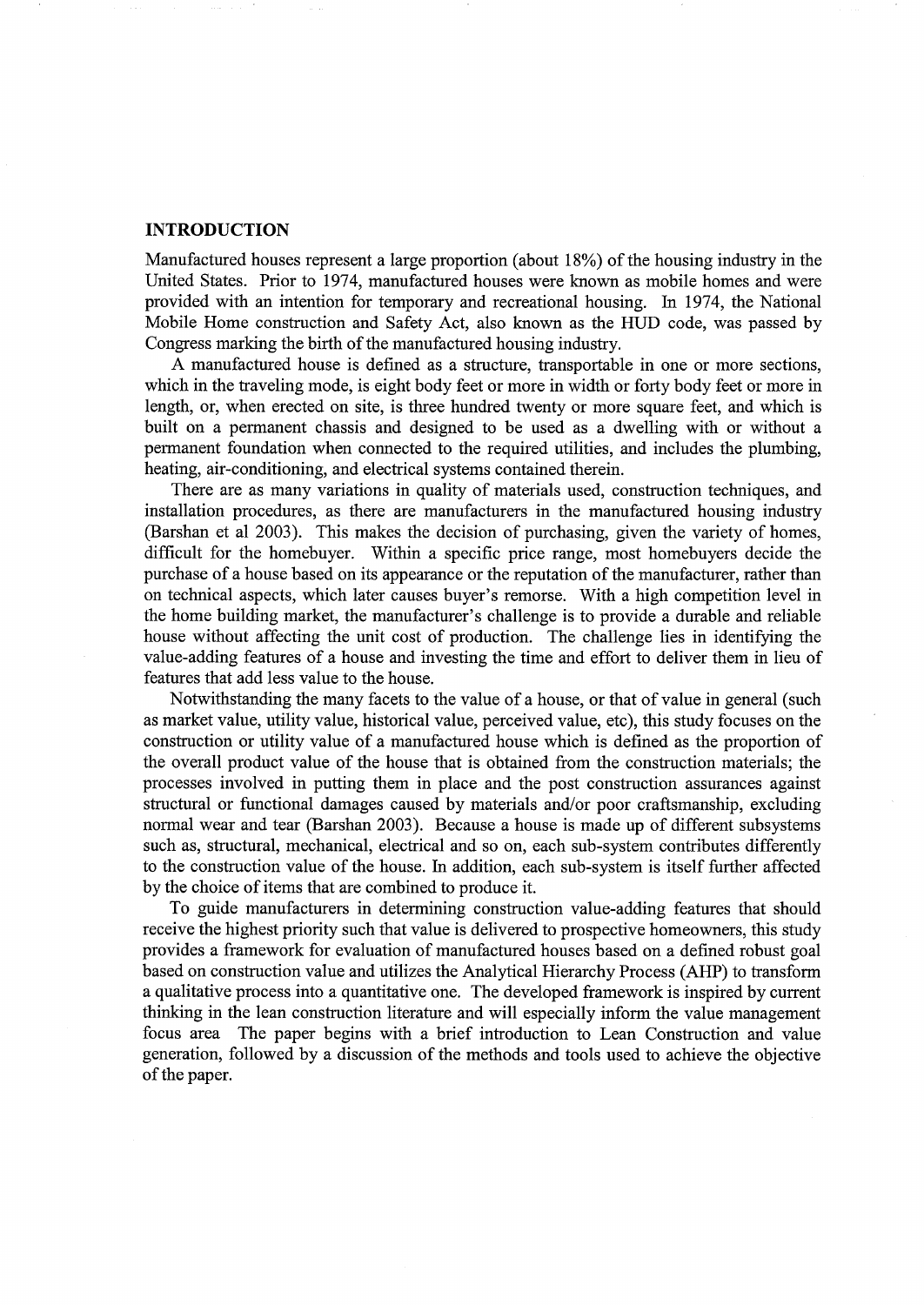## **LEAN CONSTRUCTION**

In 1992, Koskela suggested that the construction production processes should be viewed as a transformation of inputs to outputs, a flow of material and information, and a value generation process. This formed the basis of his Transformation-Flow-Value (TFV) theory which is an integration of the efficacious qualities of Craft, Mass, and Lean Production paradigms, as well as the explicit inclusion of the Value Generation perspective. This latter view of production as a process of value generation was inspired by the over-reliance on the transformation and flow paradigms in existing production paradigms.

This tripartite view of production has lead to the birth of Lean Construction as a discipline that subsumes the transformation-dominated contemporary construction management (Koskela 1999, Koskela 2000, and Berteslen and Koskela 2002). Lean Construction is now being taught in undergraduate and graduate curriculums by instructors at institutions of higher education around the world (Ballard and Howell 2003). In addition, literature devoted to Lean Construction is now rich with explorations of the TFV theory itself as well as its implementation on project-based production systems, i.e., in construction settings (simple and complex), through the development and successful launching of TFVbased methods and tools.

A critical component of Koskela's TFV theory of production is value creation and generation. Its inclusion is a unique feature of the TFV theory and makes it a more robust and broader conceptualization than just the ideal production system embodied in the Toyota Production System. In fact, Lean Production as conceived by Toyota is not necessarily customer-value driven. At its core, the primary goal of the Toyota system is to accelerate/shorten the delivery of products to the market which translates to reducing the time of product development and production cycle. This is evident from Toyota's TPS publication which states: "Constantly Shorten the time it takes to convert customer orders into deliveries" (as quoted in Richards 2002). The emphasis on time is also clear in the following quote by Toyota's president, Hiroshi Okuda:

*"The company that can identify what technologies are needed, introduce them quickly, and commercialize them will succeed."* (Business Week, June 15, 1998, As quoted in Richards 2002).

By focusing on time reduction, Toyota was able to break-away from the ubiquitous timecost-quality tradeoff triangle while simultaneously improving cost and quality (through less inspections and rework). The focus on time reduction also explains the relentless pursuit of waste and the development of all the enabling techniques and tools such as JIT, Heijunka (production smoothing), Poke-Yoke (mistake-proofing), 5S, Total Productivity Maintenance, etc (Womack et al 1990, Womack and Jones 1996). This philosophy of time reduction versus value generation is most likely based on the realization that customer expectation is shaped by product developers. This may also be the influence of Dr. Deming himself. Consider, for example, the following quote from the last interview Dr. Deming gave:

*"The customer invents nothing. The customer does not contribute to design of product or the design of the service. He takes what he gets. Customer expectations? Nonsense. No customer ever asked for the electric light, the pneumatic tire, the VCR,*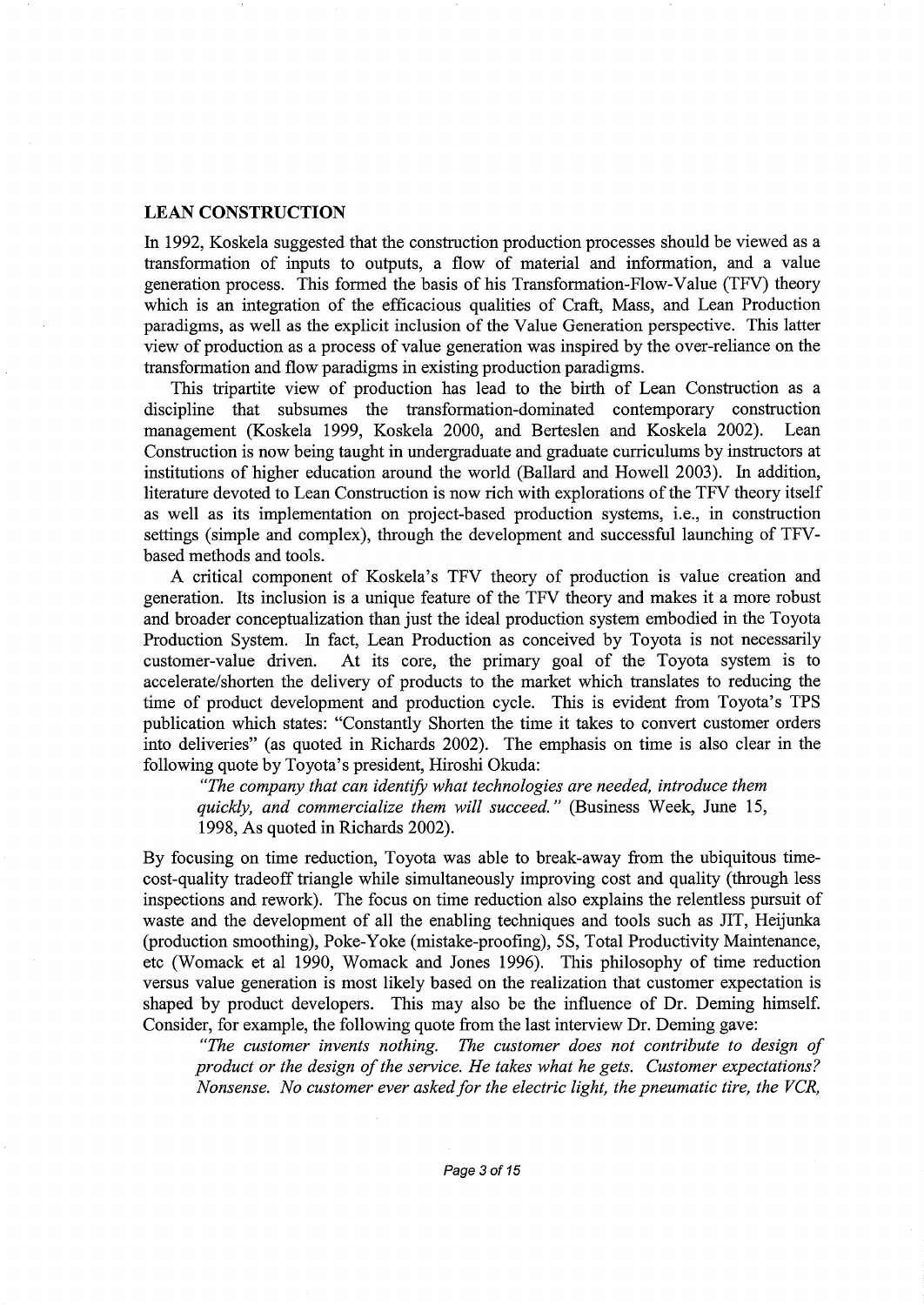*or the CD. All customer expectations are only what you and your competitor have led him to expect. He knows nothing else."* (Stevens 1994).

Dr. Deming was clearly suggesting that companies should be proactive in shaping customer expectation. He is admonishing companies for *overlying* on focus groups and product clinics to extract customer preferences. Helpful as these steps may be, companies should then analyze the feedback from customers and work on finding ways to provide a *surprise* and *delight* product experience even if this was at the expense of excluding some preferences.

Recognizing the different dynamics that govern the relation between customer and constructor, the value generation view as conceived by Koskela (2000) suggests that value is generated through the interaction between customer and supplier, wherein the customers provide the requirements and the supplier delivers it. The main principle being the elimination of value loss (realized outcome versus best possible) by ensuring customer needs and wants are captured and challenged. Another similar view on value generation is that of the Lean Construction Institute (LCI), which considers that value is generated when customer capabilities are expanded, creating new needs and purposes, and the facility better fulfills the purposes of customers/producers and demands of other stakeholders. Miron and Formoso (2003) utilized value generation principals developed by Koskela in establishing guidelines for managing client requirements in building projects throughout the product development process. For a detailed discussion on value generation, the reader is referred to Koskela (2000).

Notwithstanding the consensus in the Lean Construction community that value generation is a critical pillar, more research efforts are needed to better understand the concept of value generation and how to implement it. A major difficulty in research dealing with value is the fact that the term itself has escaped canonical definition. Wandahl and Bejder (2003) discuss this and other related issues as well as presenting Value-Based Management (VBM) as a framework for value generation. Essentially, VBM is an approach that recognizes the need for management of values and management by values (Wandahl and Bejder 2003). This concept considers two sets of values; product value and process value. Product value is comprised of market (exchange) value and utility (use) value, while process value represents the ethical value of the provider. This VBM approach will likely energize the research activity in the Lean Construction area of value generation.

In this paper, we concern ourselves with utility (use) value of a manufactured house; what we call construction value.

## **A MANUFACTURED HOUSE** AS A **CONSTRUCTION SYSTEM TREE**

To facilitate the understanding of a manufactured house as a product, using systems engineering techniques a manufactured house was divided into its relevant sub-systems. Each subsystem was subsequently divided into its respective items and/or sub-items. Figure 1 shows such an example of division of a construction system such as a house, bridge, etc.

For a manufactured house, we will use the phrase 'construction system' to denote plant operations, transportation and installation at the desired location, and the warranty services provided during the warranty and callback period. A sample construction tree for a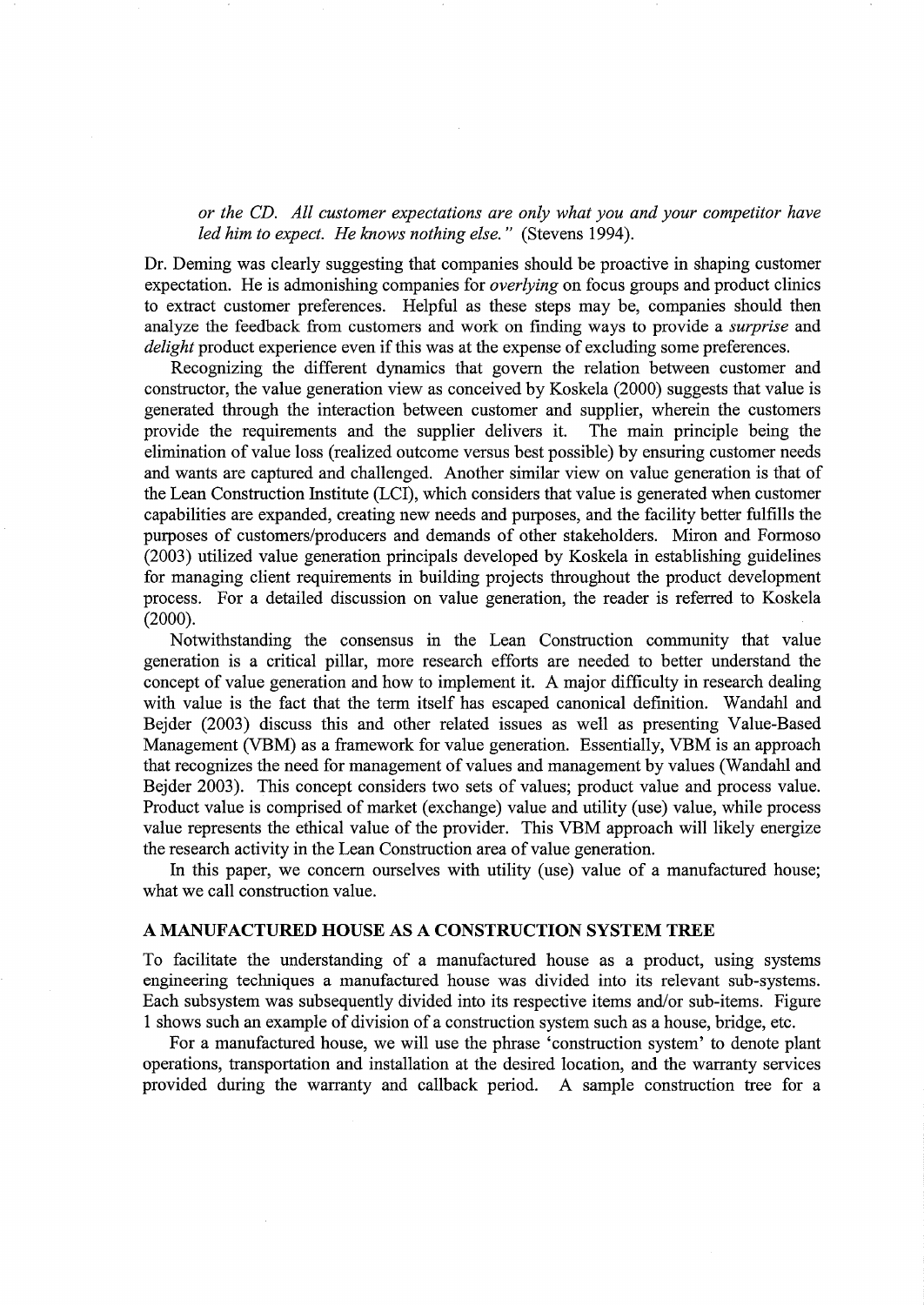manufactured house is indicated in Figure 2. Brief descriptions of the various 'branches' are provided next



Figure 1 Construction System Tree

#### SUB-SYSTEMS

The first level of classification for the construction process tree is called sub-systems. These are the different parts of the manufactured house that uniquely contribute to the construction value of the house. Therefore the contribution of all the sub-systems under the construction system for the manufactured house will determine the overall construction value for that house.



Figure 2 Sample Construction System Tree for a Manufactured House

Three sub-systems are portrayed in Figure 2 as an example. These are: floor assembly, roof assembly, and warranties. Floor assembly and roof assembly are important structural related components of a manufactured house that are design and material driven, whereas warranties are service related components that are quality driven with respect to the reliability and durability of the house. Because each of these components provides a major contribution to the construction value of the house, they are classified as sub systems. Barshan (2003) identified nine such important sub-systems.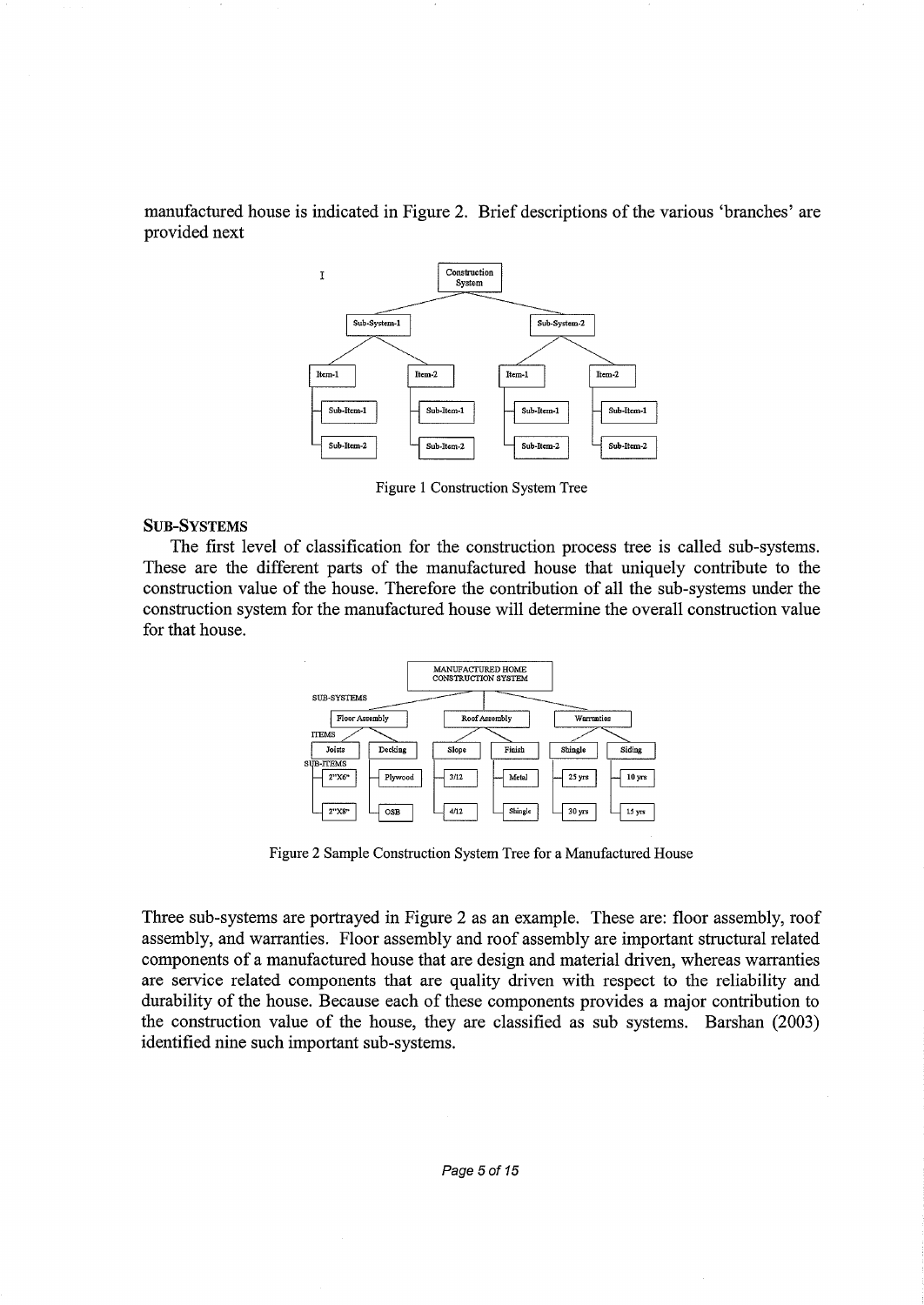#### ITEMS AND SUB-ITEMS

Items are components of a sub-system that form a complete sub-system. Every item under a sub-system independently contributes towards adding value to its sub-system. Moreover it is assumed that the items of one sub system are independent of the items of another sub system. This means that an item under a particular sub-system, e.g., joists under the floor assembly, is not affected by an item under another sub-system. This assumption is made to facilitate using the Analytic Hierarchy Process (AHP) model, which will be discussed shortly. In addition, every item under a sub-system contributes differently towards the construction value of the manufactured house. Figure 2 shows items of various sub-systems for the construction process of a manufactured house.

It can be observed from Figure 2, that joists and decking are components of a floor system (a sub-system discussed earlier) that when attached together will form a successful floor system for a manufactured house. Both these items are material and design driven, where different combinations could be used for different materials. Similarly slope and finish are components of a roof system that are also design and material driven. Shingle and siding, items for warranties, are time and material driven as the durability and service of the product would depend upon the type used and its useful life. Also, shingles and siding are required as items for roof and external wall protection respectively. Manufacturers provide different warranty durations on these items and hence it becomes essential to consider these as items adding to the construction value of the manufactured house.

Sub-items are the last level on the Construction System Tree. Sub-items represent the possible choices for constructing an item. For example, the item "joists" can be constructed using 2"X6" or 2"X8" members depending on the design as well as the manufacturer's choice. Also the material options for the decking item are plywood or oriented strand board (OSB). These sub-items are also shown in Figure 2.

In general the choice of sub-items is driven by the requirement set for the item (design, material, aesthetics, time, etc.). Also, in many cases, the choice of a particular sub-item depends on the manufacturer and the type of homes produced. The final sub-item choice directly impacts the quality of the constructed item, which in tum affects the sub-system level.

## SELECTING SUB-ITEMS USING THE AHP MODEL

The main of the research that this paper is reporting on was to provide manufacturers with a quantitative approach to assess the contribution of the sub-items to the overall construction value of a manufactured home. A literature review into prior similar work revealed that modeling such unstructured problems can be performed using a technique knows as Analytic Hierarchy Process (Dias and Ioannou 1996). This technique was developed by Saaty in 1980 to address problems involving multi-attribute decision making in the economic, social, and management sciences. While money serves as the basis of measurement of all kinds of goods and services, the Analytic Hierarchy Process or AHP is also particularly suited for measuring social values (Saaty, 1980).

AHP is a method for using pairwise comparisons to compare the elements of a certain level of a hierarchy with respect to an element in a higher level of the same hierarchy to show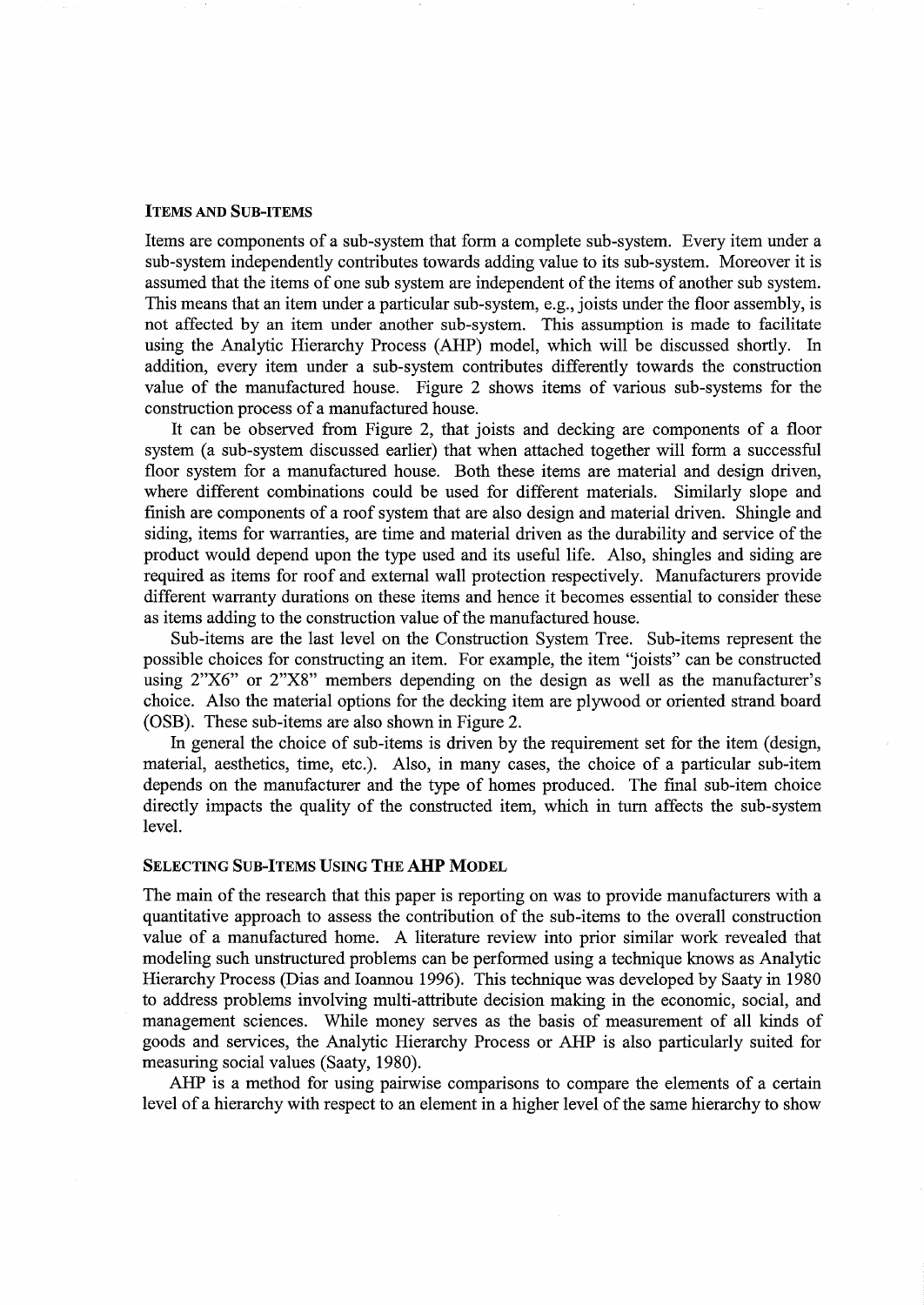the relative importance of each element of the lower level with respect to that element in the higher level. According to Saaty, the pairwise comparison process can be an asset for problems where there is no scale to validate the result. Pairwise comparison is the process of comparing pairs of elements as opposed to comparing all the elements in a single step. These features of AHP make it especially pertinent to the development of a quantitative approach to assess the contribution of the sub-items to the overall construction value of a manufactured home. Figure 3 is a flowchart portraying the AHP-based methodology developed for performing this assessment.



Figure 3 Model for assessing the contributions of house attributes using AHP

The methodology is basically comprised of a simple four-step process as follows:

- 1. Develop a checklist based on the construction system tree developed in the earlier section
- 2. Formulate a matrix of comparisons for sub-systems and items under every subsystem. Assign numerical scores to sub-items for every item.
- 3. Determine the relative importance of contribution each sub-system and each item under that sub-system provide towards the construction value of a manufactured house. This is obtained by calculating the vector of priorities for sub-systems and items.
- 4. Select the sub-systems with higher Eigen value and determine the items within that sub-system with higher values. For those particular items select the sub-item with higher numerical score.

The mentioned steps are explained next using a sample checklist and information provided from Barshan (2003).

The acronym IPIA shown in Figure 6 stands for Inspection Primary Inspection Agency. This third-party agency evaluates the ability of manufacturing plants to follow their own approved quality control procedures as well as providing ongoing surveillance of the manufacturing process. They are regarded as the 'police' in the manufactured housing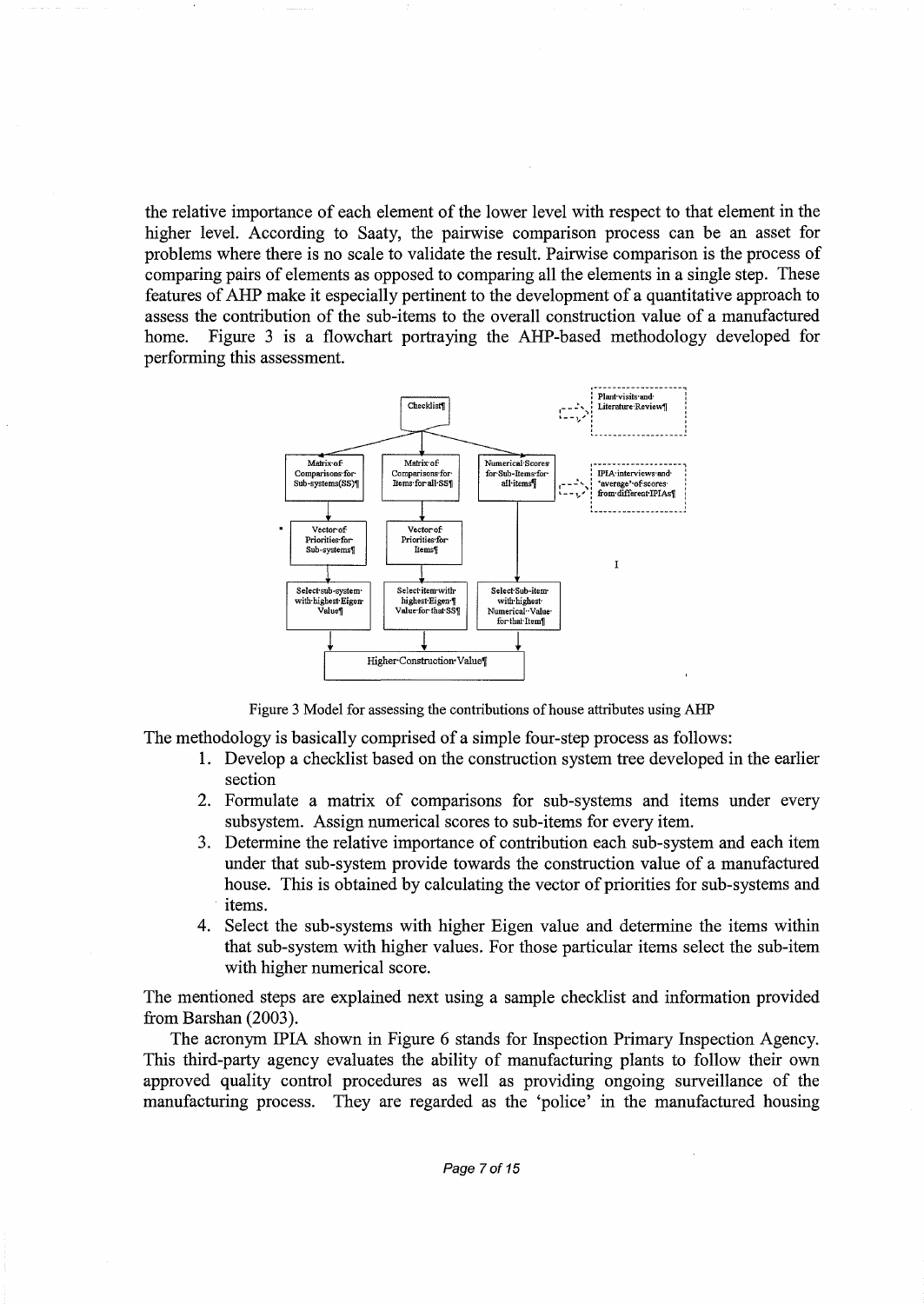industry. They are responsible for inspecting every unit being manufactured before leaving the plant and provide HUD labels indicating that the house is inspected and ready for installation.

It is critical to note that the AHP is considered in this research because it was found to be more suitable for guiding manufacturers in determining construction value-adding features that should receive higher attention during the production phase. This research was neither focused on improvement of the design management phase of manufactured housing nor on the identification and translation of client's expectations to design targets. Consequently, the use of the Design Structure Matrix (DSM) and the Quality Function Deployment (QFD) techqniues were entirely out of the research scope (see Browning 2002, Koskela et al (2002), and Eldin and Hikle (2003) for coverage of theses techniques). Future projects will address the utilization of these two techniques.

#### **Step 1-Checklist**

The system tree is used mainly to classify the various aspects of the manufactured house construction process into sub-systems, items and sub items. It also provides a framework to visually organize the construction process. However this does not facilitate documentation of the sub-items that are actually used for a particular house. A checklist is one apparatus that can resolve this issue. A checklist will also facilitate the development of the AHP model. Figure 4 shows the format used for the checklist, which follows the same classification levels used in the construction system tree.



Figure 4 Checklist format for Construction Systems of a Manufactured House

The categories as seen in Figure 4 are sub-systems that are further classified into items, against which a selection of sub-items are available. The blank boxes are provided for checking the appropriate sub-item relevant to the item being considered. A sample checklist is shown in Figure 5, which is only showing one sub-system; the roof assembly. illustrated in Figure 5, the sample checklist, a space for an additional sub- item is provided in case the manufacturer uses a sub-item different from those listed. Once completed, the checklist is a very useful tool for systematically recording information about manufactured homes.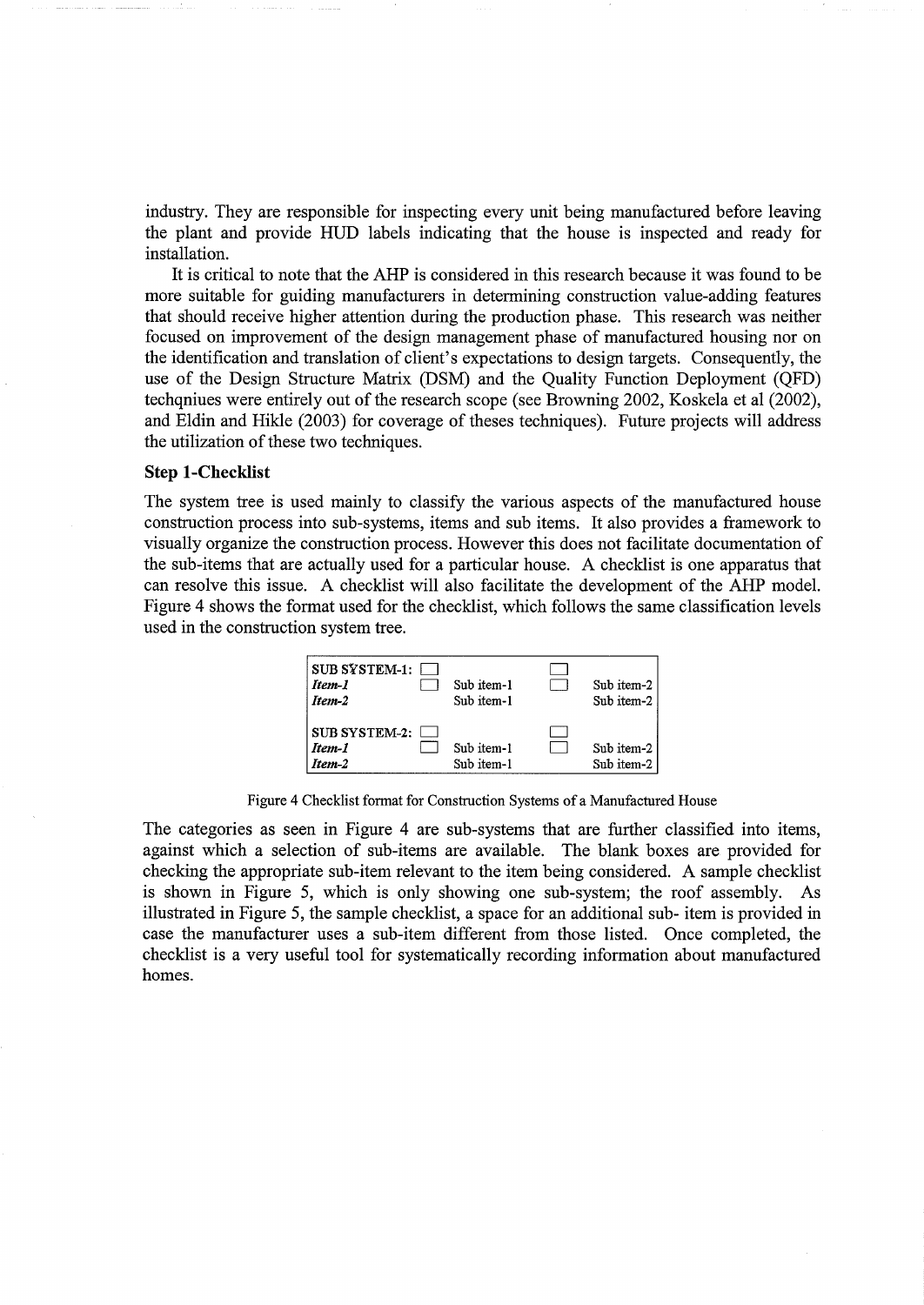| <b>ROOF</b>               |                |                        |  |
|---------------------------|----------------|------------------------|--|
| <b>ASSEMBLY:</b>          |                |                        |  |
| Design Load               | $20$ Lb        | $\Box$ 30 Lb           |  |
| Roof Slope                | 3/12           | $\Box$ 4/12            |  |
| <b>Insulation R-value</b> | J R-21         | $R-19$                 |  |
| <b>Eave Projection</b>    | 3"             | 8"                     |  |
| <b>Eave Position</b>      | Front and back | $\Box$ All around home |  |
| Roof                      | Rolled out and |                        |  |
| <b>Underlayments</b>      | stapled        | Only rolled out        |  |
| <b>Roof Finish</b>        | Metal          | Shingles               |  |
| <b>Roof Sheathing</b>     | Plywood        | OSB                    |  |

Figure 5 Sample checklist for Construction Systems of a Manufactured House

A detailed checklist can be found in Barshan et al. (2003). The checklist was developed from data collected from manufactured house plant visits and literature reviews on manufactured homes. Using this checklist, a manufactured house of any brand can be evaluated based on its construction related attributes.

## **Step-2a Matrix of comparisons for sub-systems and items**

A matrix of comparisons is a matrix in which a pair-wise comparison process is performed. Assume that there is a certain criterion, say x, which is divided into three sub-criteria, and the objective is to find the strength of those sub-criteria on the main criterion. The sub-criteria; say a, b, and c; are pair wise compared in their strength of influence on the main criterion, x. In this research, the matrix of comparison was developed for the sub-systems and items using the Analytic Hierarchy Process (AHP) model. Table **1** shows the entries to the matrix of comparison. In Table 1, (A, B) represents the value of comparison between A and B that is based on the following criteria (Saaty 1980):

- If A and B are equally important, then insert value for  $(A, B)$  as 1.
- If A is weakly more important than B, then insert value for  $(A, B)$  as 3.
- If A is strongly more important than B, then insert value for  $(A, B)$  as 5.
- If A is demonstrably or very strongly more important than B, then insert value for (A, B) as 7.
- If A is absolutely more important than **B,** then insert value for (A, B) as 9.
- (A, A) is a diagonal element representing the comparison between A and itself and thus (A, A) is always 1.
- **(B,** A) represents the element opposite to (A, B) with respect to the main diagonal.  $(B, A)$  is the reciprocal of  $(A, B)$ . For example, if  $(A, B)$  is 5, then  $(B, A)$ A) is 1/5.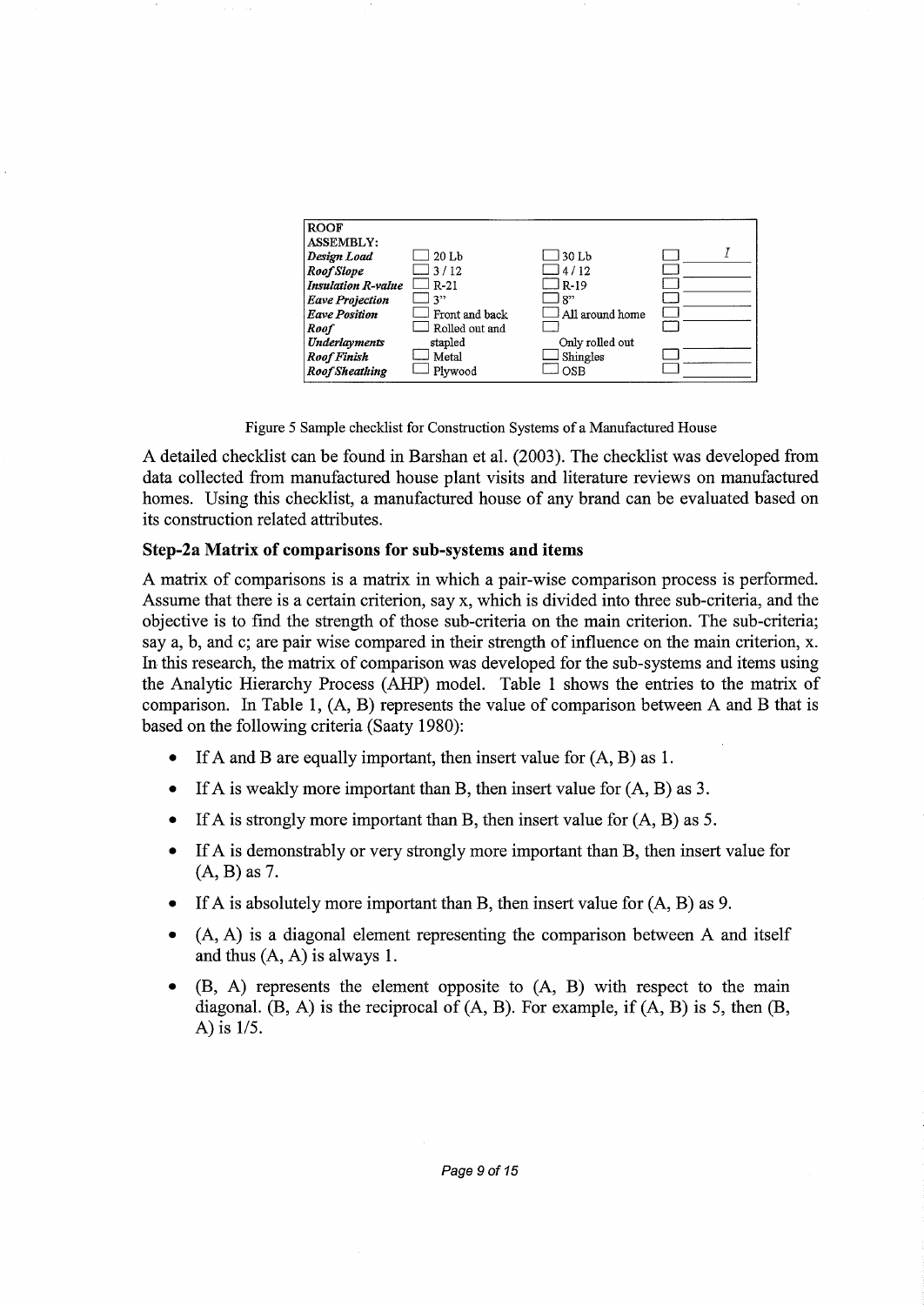| $-$<br>ik Pappers)<br><b>1979</b><br>×<br>. .<br>w<br>$\sim$<br>×<br>٠<br>n.<br><b>COL</b><br>m<br><b>ALC</b><br>.<br>1.111<br>$\sim$<br>×.<br>$\sim$ $\sim$<br>A.<br>$\sim$ | <b>A</b> 19                                                                                                   |                                                           |
|------------------------------------------------------------------------------------------------------------------------------------------------------------------------------|---------------------------------------------------------------------------------------------------------------|-----------------------------------------------------------|
| <br><br>.                                                                                                                                                                    | .<br>٠<br>$\sim$<br>и.<br>$\sim$<br>1.111<br>œ.<br>A.<br>٠<br>×<br>$\sim$<br>- 2<br>.<br>. .<br>$\sim$ $\sim$ | <br>.<br>. .<br>All All Card<br>122<br>.<br>.<br>×.<br>×. |
| <br>-7<br>Service County<br>999<br>$\sim$                                                                                                                                    |                                                                                                               | ╌<br><b>ALC</b><br>$\sim$                                 |

Table 1 Entries to the Matrix of Comparisons

In Table 1, only the values in the white cells have to be provided, as the values in the shaded cells are the reciprocal values of the white cells. The main diagonal of the matrix is always equal to unity.

The values for the comparison matrices for sub-systems and items were obtained by interviewing third-party agency inspectors (IPIAs) because they are knowledgeable in the construction process of manufactured houses. During these interviews, the IPIAs were introduced to the term construction value first and then for every white cell in the matrix of comparisons, they were asked the following questions:

- How important is sub-system A compared to sub-system B in terms of contributing to the construction value of the manufactured house?
- How important is item A compared to item B in terms of contributing towards the value of sub-systems?

A sample sub-systems matrix of comparisons is shown in Table 2. It can be observed from Table 2 that the comparisons between floor system and roof system have a value of 1/5, which means that the floor system is strongly less important than the roof system in terms of contributing towards the overall construction value of a manufactured house. Similarly, other comparisons are made between the different sub-systems.

|                      | Floor<br>assembly | Roof assembly Warranty |  |
|----------------------|-------------------|------------------------|--|
| Floor assembly       |                   |                        |  |
| <b>Roof assembly</b> |                   |                        |  |
| Warrantv             |                   |                        |  |

Table 2 Matrix of Comparisons for Sub-systems

Table 3 shows a similar matrix of comparisons for the various items comprising the subsystem Floor Assembly. For example the comparisons between axles and tires indicate that axles are strongly more important than tires in contributing to the overall construction value of the manufactured house.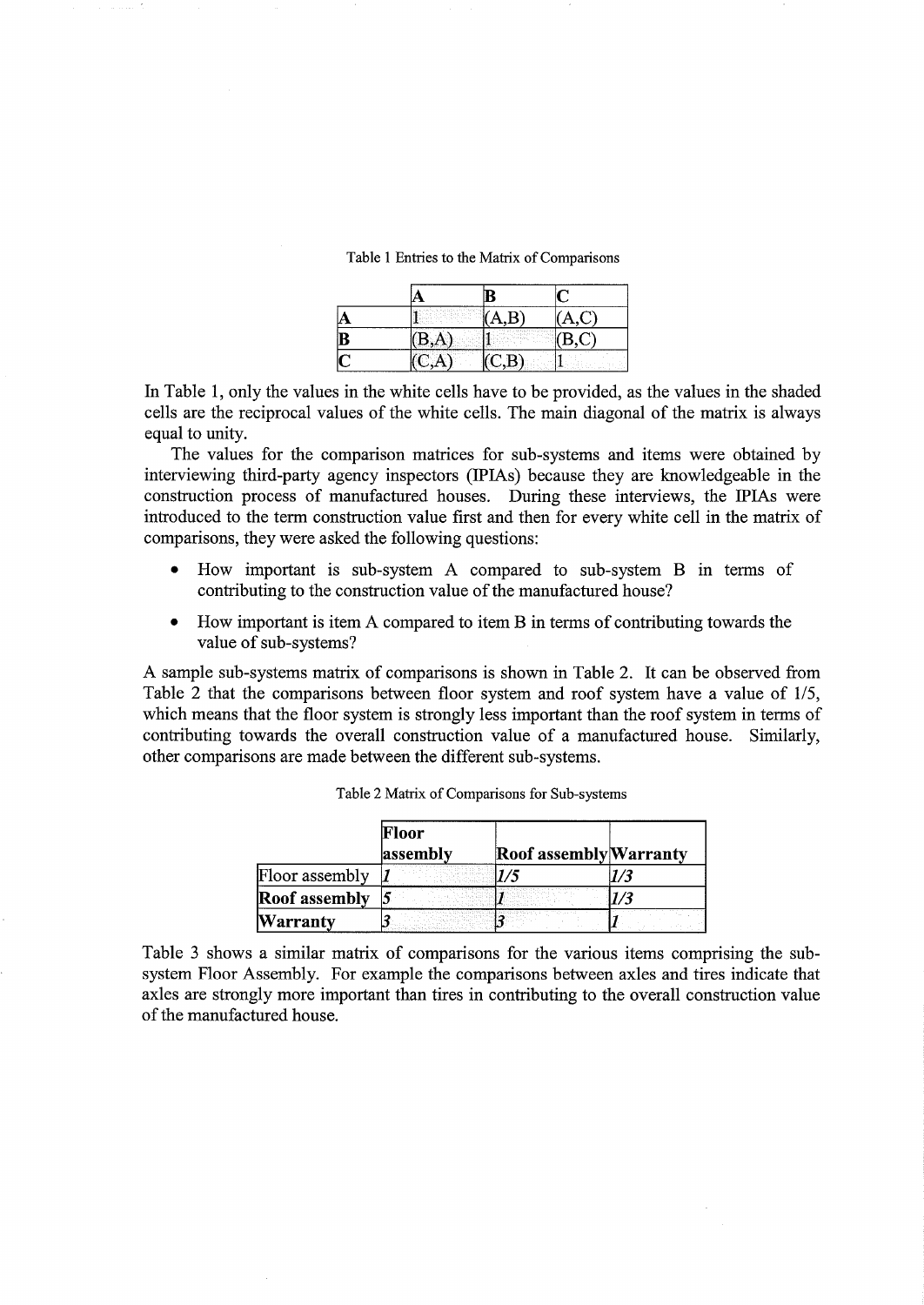| <b>FLOOR ASSEMBLY:</b>    |     | 2 |      |     |      |     |     | И    |
|---------------------------|-----|---|------|-----|------|-----|-----|------|
| <b>Axles</b>              |     |   | 11/5 | 1/3 | 11/7 | 1/5 | 1/5 | l1/3 |
| <b>Tires</b>              | 1/5 |   | 1/7  | 1/7 | 1/9  | 1/3 | 1/7 | 1/5  |
| Joist Size                |     |   |      |     | 1/3  | 13  |     |      |
| Joist Spacing             |     |   |      |     | 1/3  |     |     |      |
| Joist System              |     | 0 |      |     |      |     |     |      |
| <b>Insulation R-value</b> |     | 3 | 1/3  | 1/3 | 1/5  |     |     |      |
| Decking material          |     |   | 1/5  | 1/5 | 1/7  | 1/5 |     |      |
| Type                      |     |   | 1/7  | 1/7 | 1/9  | 1/7 | 1/3 |      |

Table 3 Matrices of Comparisons for Items

It should be noted that the values shown in Table 2 and Table 3 are provided for demonstration purposes only. Therefore, the reader should avoid any rationalization of these values. The actual values obtained for the research are detailed in Barshan (2003). It is also important to stress that the intent of obtaining values for sub-systems and items was not to capture the decision criteria or the thought process of the experts  $-$  we were not trying to develop an expert system. Rather the intent was to elicit the judgment of these experts with regard to the construction value of a manufactured house.

## Step 2b-Assign numerical scores to sub items

For a given item, there could be many sub-items. Hence the checklist was designed with a blank third option for any other sub-items that may be used by the manufacturer. Because the number of sub-items for any item is not fixed, developing a matrix of comparison quickly becomes an intractable endeavor. If we fixed the number of sub-items in a checklist, the options would be limited and if a manufacturer happens to use a sub-item different from the ones mentioned in the checklist, the comparison becomes infeasible. We also found that pair- wise comparison for several sub-items quickly wears out the respondent.

Consequently, an alternative approach was adopted for assigning values to sub-items. A numerical scale from 1 to 10 was used, with 1 being a lower score and 10 being the highest. The scores for all sub-items in the checklist were assigned by the third-party agency inspectors. As an illustration, a completed checklist for the sub-items of Floor Assembly is shown in Figure 6. Again, these scores are provided for illustration purposes only.



Figure 6 Numerical scores for sub-items

The main criteria used to arrive at the numerical scores for sub-items was durability, which refers to the longevity for any particular sub-item. The IPIA inspectors were asked "On a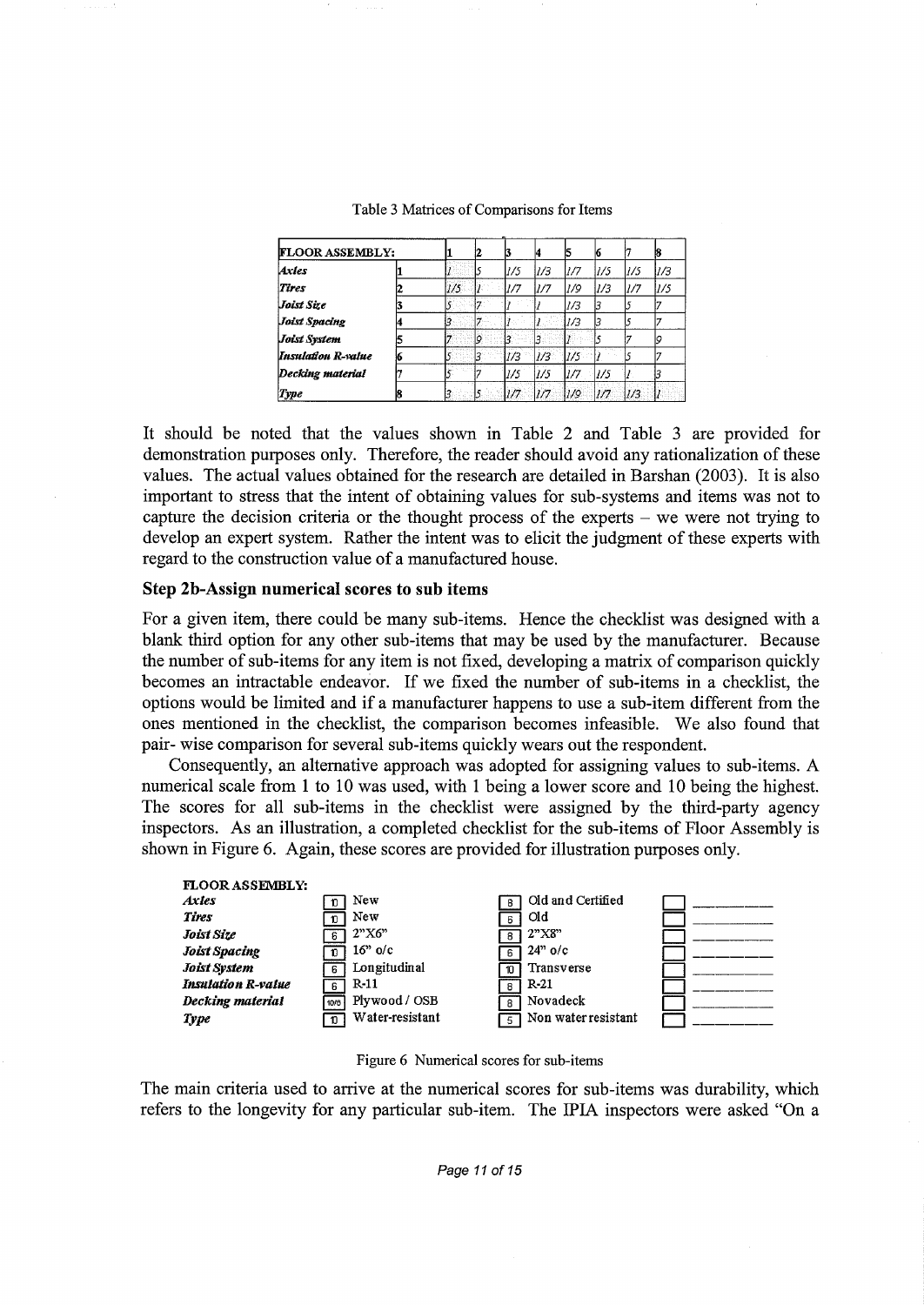scale from one to ten, and according to its durability, what score would you assign sub-item A". The scoring can be explained with an example from the sample checklist. Consider the item 'Joist Spacing', shown in Figure 6, with its sub-items 16" o/c (on center) and 24" *ole.*  These two sub-items were assigned the respective scores 10 and 6, indicating that 16" o/c are better.

#### Step 3- Vector of Priorities for sub systems and items

A normalized principal eigen vector is the vector of priorities for any matrix of comparisons. The vector of priorities delineates the relative weights of the elements of the matrix considering their strength on influencing the main criterion with respect to which they are being compared. Estimates of that vector can be obtained by dividing the elements of each column by the sum of that column (i.e., normalize the column) and add the elements in each resulting row and divide this sum by the number of elements in the row. This is a process of averaging over the normalized columns. This method is recommended by Saaty (1980).

|                       | Floor<br>assembly | Roof<br>assembly | Warranty | <b>Vector</b><br>оĦ<br>Priority |
|-----------------------|-------------------|------------------|----------|---------------------------------|
| [Floor assembly] 0.11 |                   | 0.05             | 0.20     | IO.12                           |
| Roof assembly 0.56    |                   | .24              | 0.20     | 0.33                            |
| Warranty              | 0.33              | .71              | 0.60     | 0.55                            |

Table 4 Column normalization and vector of priorities for sub systems

Table 4 is an example for column normalization and vector of priorities for sub systems and Table 5 is an example for column normalization and vector of priorities for items under the sub-system Floor Assembly - the other items under the different sub-systems are also subjected to the same calculations but are not shown here to save space. In Table 4 the vector of priorities is calculated as follows:

- 1. Divide the elements of each column of the matrix of comparison by the sum of that column (see Table 2). Hence, the first element in the new matrix after normalization will be  $\frac{1}{1.5 \times 2} = 0.11$ .  $1+5+3$ This is the first value as observed in the matrix of normalization shown in Table 4. Other values were obtained in a similar way.
- 2. Add the elements in each resulting row of the normalized matrix and divide this sum by the number of elements in the row. Thus, the first value for the vector of priorities for the first sub system in Table 4 is computed as  $\frac{0.11+0.05+0.20}{2}$  = 0.12.

3

The same calculations in step 1 and 2 above are also used to build the vectors of priorities shown in Table 5 for items.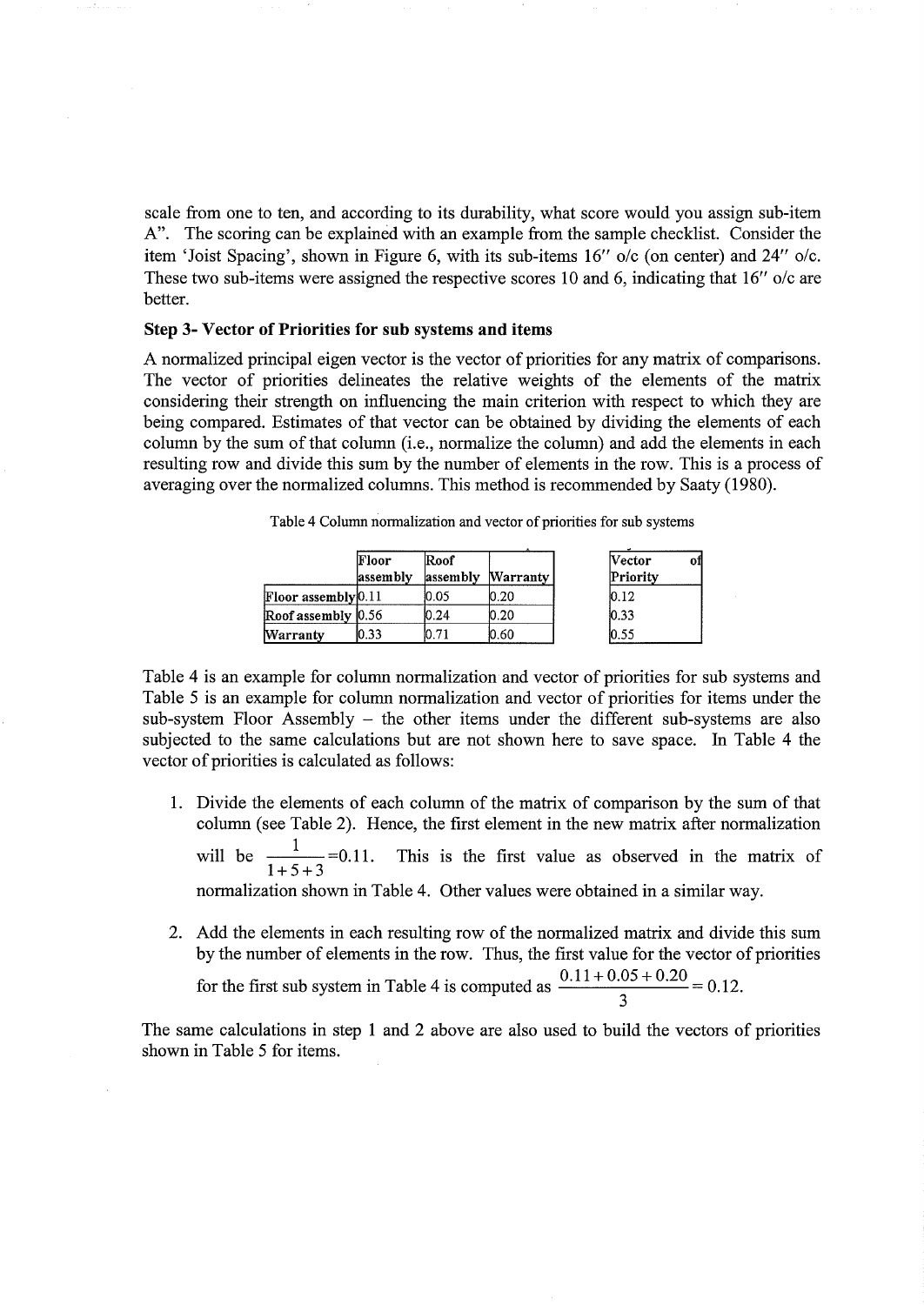|                        |   |                                                 |    |     |    |                                                   |    |      | <b>Vector</b><br>lof |
|------------------------|---|-------------------------------------------------|----|-----|----|---------------------------------------------------|----|------|----------------------|
| <b>FLOOR ASSEMBLY:</b> |   |                                                 | 12 |     | 14 |                                                   | 16 | 18   | Priority             |
| Axles                  |   |                                                 |    |     |    | 0.03  0.11  0.03  0.05  0.06  0.02  0.01  0.01    |    |      | 0.04                 |
| <b>Tires</b>           |   | l0.01 l0.02 l0.02 l0.02 l0.05 l0.03 l0.01 l0.01 |    |     |    |                                                   |    |      | 0.02                 |
| Joist Size             |   | $[0.17]0.16]0.17]0.16]0.14]0.23]0.21]0.2$       |    |     |    |                                                   |    |      | 0.18                 |
| Joist Spacing          |   | 0.1                                             |    |     |    | $[0.16]$ 0.17 $[0.16]$ 0.14 $[0.23]$ 0.21 $[0.2]$ |    |      | 0.17                 |
| Joist System           |   | 0.2410.2                                        |    | 0.5 |    | $0.49$ 0.42 0.39 0.3                              |    | 0.26 | 0.35                 |
| Insulation R-value     |   | 0.17  0.07  0.06  0.05  0.08  0.08  0.21  0.2   |    |     |    |                                                   |    |      | 0.12                 |
| Decking material       |   | 10.17 10.16 10.03 10.03 10.06 10.02 10.04 10.09 |    |     |    |                                                   |    |      | 0.08                 |
| Type                   | R | 10.1                                            |    |     |    | 10.11 10.02 10.02 10.05 10.01 10.01 10.03         |    |      | 0.05                 |

Table 5 Column normalization and vector of priorities for items

#### **Step 4 Value added Sub-systems, items and Sub-items**

The matrices shown in Table 4 provide evidence that the most contributing subsystem to the construction value of a manufactured house is warranties (at 55%), followed by roof assembly (33%) and floor assembly (12%). In addition, within warranties, the item 'general' warranties is the most contributing factor to warranties (at 62%) followed by 'structural system' (26%), and siding and shingles at 6% each.

A manufacturer should consider the subsystems that provide a significant value towards the overall construction value of the manufactured house. Table 6 is a summary of subsystems, items and sub-items that are arranged in the order of increasing sub-system Eigen Values. Thus in this example, the manufacturer can consider warranty as the most important sub-system and contributes around 55% of the construction value to the manufactured house. To improvise on this sub-system the manufacturer should items affecting the value of this sub-system must be considered which are the general warranty (62%) and the structural warranties (26%). The sub-items governing these items should next be evaluated and in this case it is 2 years for general warranty, which increases with higher warranty duration.

| Sub-systems          | <b>Items</b>             | Sub-items  |
|----------------------|--------------------------|------------|
| Warranty (55%)       | General (62%)            | 2 years    |
|                      | Structural Systems (26%) | 5 years    |
| Roof Assembly (33%)  | Design load (42%)        | $30$ Lbs   |
|                      | Sheathing (14%)          | Plywood    |
| Floor Assembly (12%) | Joist System (35%)       | Transverse |
|                      | Joist Size (18%)         | 2"X8"      |

Table 6 Summary of Value added sub-systems, items and Sub-items

#### **CONCLUSION**

This paper described a framework for evaluation of manufactured houses based on a defined robust goal based on construction value and utilizes the Analytical Hierarchy Process (AHP) to transform a qualitative process into a quantitative one. The framework can guide manufactures in determining construction value-adding features that should receive the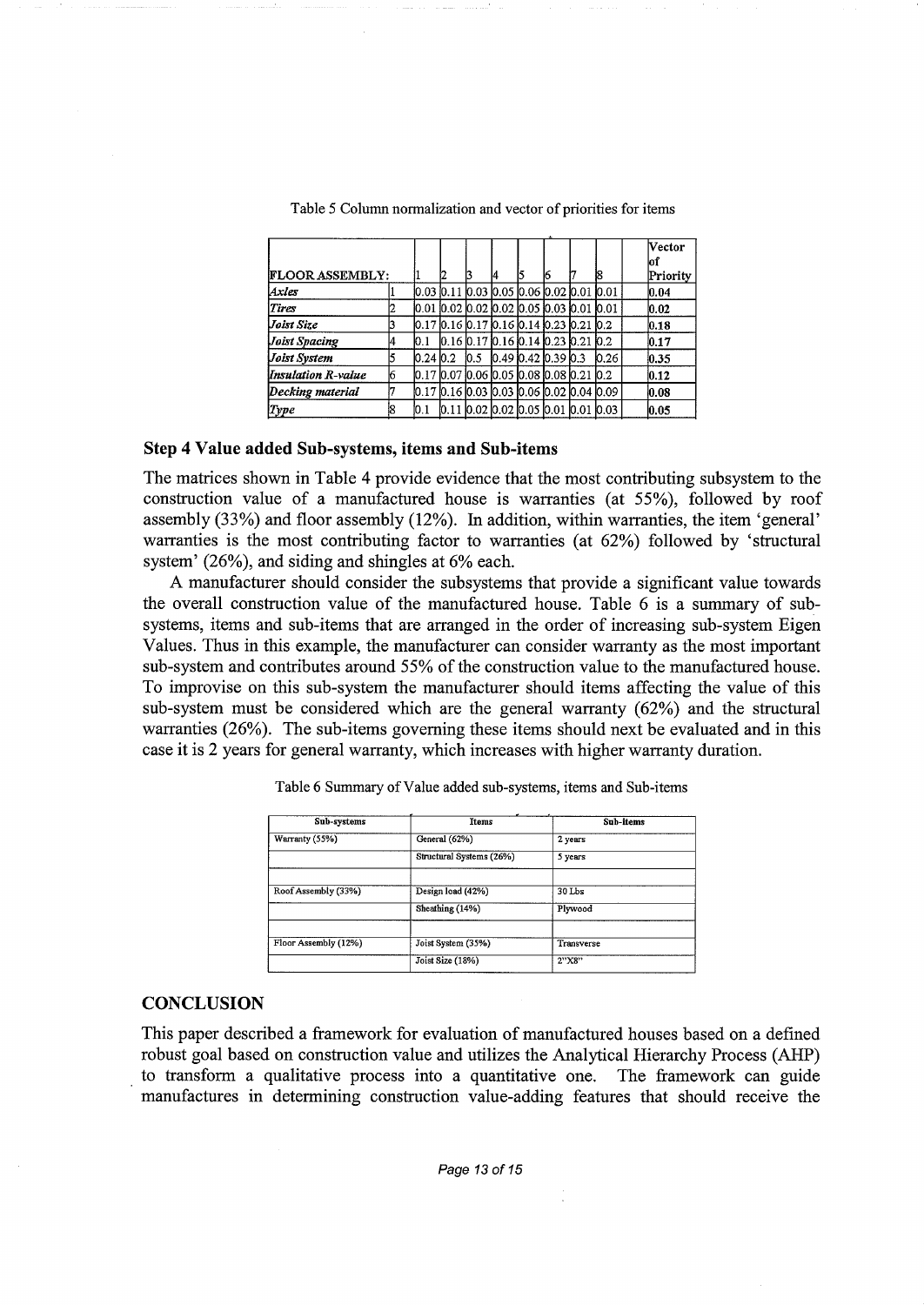highest priority and attention such that value is maximized for and delivered to prospective homeowners.

Reactions to the model have been positive by third-party inspectors who participated in the study as well as by manufacturers themselves. Space limitations prevented the presentation of a comprehensive example application of all house systems. A detailed presentation is available in Barshan (2003) for interested researchers. Future research will involve investigation of whether houses built based on the framework presented are of better quality. fu spite of the inherently subjective nature of multi-attribute decision models, the AHP-based model will be validated using indirect techniques such as predictive validation, axiomatic validation, and convergent validation (see von Winterfeldt and Edwards 1986).

In general, additional research is needed to develop value management enabling techniques and procedures. Other researchers may choose to further develop the AHP-based framework presented with more advanced multi-attribute decision making tools or find other methods from other disciplines or industries. Regardless of the approach, efforts to develop new tools and ideas aimed at enhancing value management in Lean Construction should be guided by the VBM approach presented in Wandahl and Bejder (2003).

#### **REFERENCE:**

- Ballard, G., and Howell, G. A. (2003). "Lean Project Management". *Building Research* & *Information,* 31(2), 119-133.
- Barshan, A (2003). *Methodology for Evaluating and Ranking Manufactured Homes based on Construction Values. Master Dissertation,* Michigan State University, East Lansing, MI.
- Barshan, A., Willenbrock, J., Abdelhamid, T. S., and Syal, M. (2003). "Manufactured Housing Construction Quality Guidelines". *Technical Report,* Michigan State University, East Lansing, MI.
- Bertselen, S. and Koskela, L. (2002). "Managing The Three Aspects Of Production In Construction." *Proceedings of the 10<sup>th</sup> Conference of the International Group for Lean Construction,* Gramado, Brazil, August 6-8.
- Browning, T. R. (2002) "Process Integration Using the Design Structure Matrix," Systems Engineering, 5(3): 180-193.
- Dias, A. and P.G. Ioannou (1996). "Company and Project Evaluation Model for Privately-Promoted fufrastructure Projects," *Journal of Construction Engineering and Management, ASCE, 122 (1), 71-82.*<br>Eldin, N., and Hikle, V. (2003).
- "Pilot Study of Quality Function Deployment in Construction Projects." Journal of Construction Engineering and Management, 129 (3),314-329
- Koskela, L. (1992). "Application of the New Production Philosophy to Construction". *Technical Report* # *72,* Center for Integrated Facility Engineering, Department of Civil Engineering, Stanford University, CA.
- Koskela, L. (1999). "Management of Production in Construction: A Theoretical View". *Proceedings of the 7<sup>th</sup> Conference of the International Group for Lean Construction,* Berkeley, California, USA.